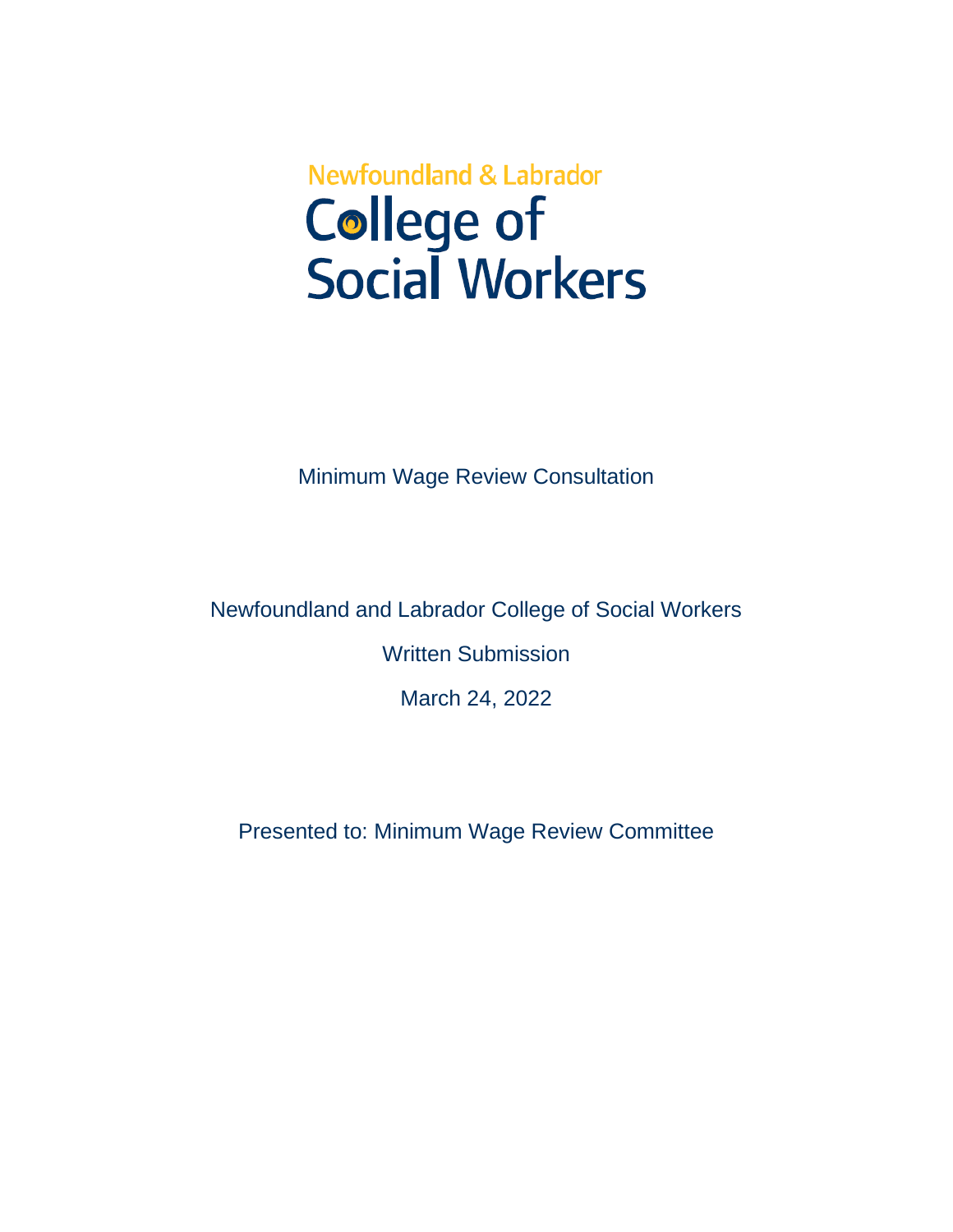## **Newfoundland and Labrador College of Social Workers (NLCSW)**

The Newfoundland and Labrador College of Social Workers (NLCSW) regulates the practice of social work in Newfoundland and Labrador (NL) under provincial legislation titled the Social Workers Act, SNL 2010, c.S-17.2. The vision is Excellence in Social Work.

As an organization, NLCSW is committed to advancing health and social policy in the public interest through a social justice framework. The NLCSW believes that health and social policy development must reflect the social determinants of health framework as outlined in our social policy position framework [https://nlcsw.ca/sites/default/files/inline](https://nlcsw.ca/sites/default/files/inline-files/NLCSW_Social_Determinants_of_Health_Policy_Framework.pdf)[files/NLCSW\\_Social\\_Determinants\\_of\\_Health\\_Policy\\_Framework.pdf.](https://nlcsw.ca/sites/default/files/inline-files/NLCSW_Social_Determinants_of_Health_Policy_Framework.pdf)

Income is an overarching determinant of health and when people have access to an appropriate income, including an adequate minimum wage, the health and well-being of individuals, communities and populations is improved. In this submission, it is our intention to provide recommendations as part of the minimum wage review consultation process.

## **Background**

Many individuals and families in NL continue to experience poverty, precarious housing, and food insecurity. As noted in the Big Reset Report released in 2021, "employment is the best path out of poverty" (p. 26). However, the report also highlighted that full time employment is not always a safeguard against poverty as many people who are employed receive low wages. Employment and income are interconnected, and a robust minimum wage is needed to ensure that people who are employed are able to meet their basic needs and participate fully in their communities.

The majority of those who earn minimum wage are employed in retail trades (Statistics Canada, 2019). While all employment sectors are valued, the COVID-19 pandemic clearly demonstrated the crucial and essential role of employees who work in retail trade. A competitive minimum wage focused on the recruitment and retention of people in these employment settings is necessary.

The Canadian Centre for Policy Alternatives (2019) speaks about the importance of a living wage, which is a wage that a household would need to meet their basic needs. The living wage for St. John's NL was calculated to be \$18.85 per hour based on 35 hours a week.